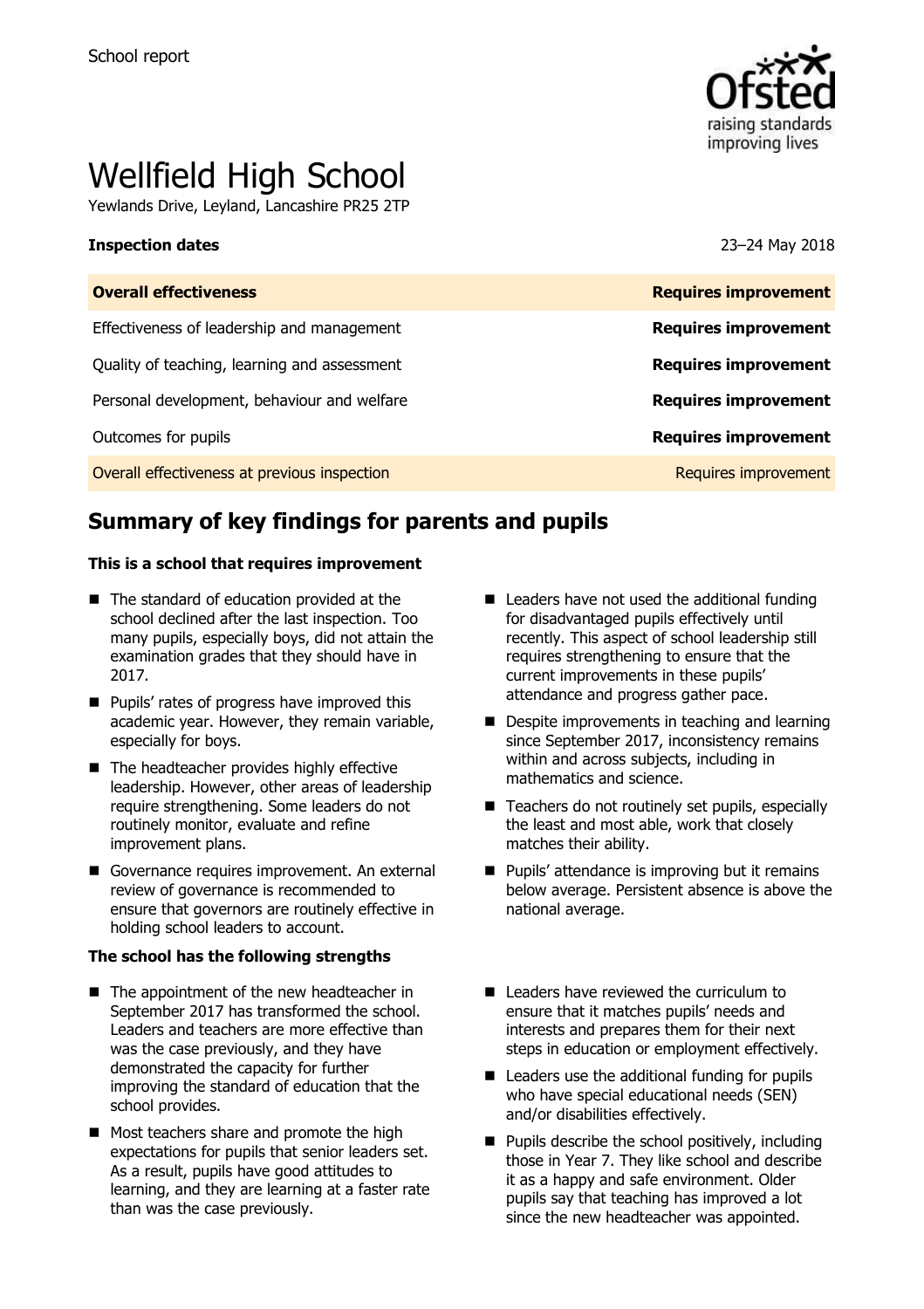

# **Full report**

# **What does the school need to do to improve further?**

- **IMPROVE pupils' outcomes, especially for boys.**
- **Improve leadership and management by:** 
	- ensuring that leaders monitor, evaluate and refine improvement plans regularly and effectively
	- strengthening the effectiveness of governance so that governors routinely hold school leaders to account
	- ensuring that additional funding for disadvantaged pupils is used effectively so that these pupils attend regularly and make progress in line with that of others nationally.
- Improve the quality of teaching, learning and assessment by:
	- removing inconsistencies in the quality of teaching across a range of subjects, including in mathematics and science
	- insisting that the most able pupils are routinely provided with opportunities to stretch their thinking so that they consistently attain the highest levels
	- ensuring that pupils with low starting points are consistently supported to make the progress that they should.
- **IMPROVE PUPILS' attendance so that it matches that of others nationally.**

An external review of the school's use of the pupil premium should be undertaken in order to ascertain how this aspect of leadership and management may be improved.

An external review of governance should be undertaken in order to assess how this aspect of leadership and management may be improved.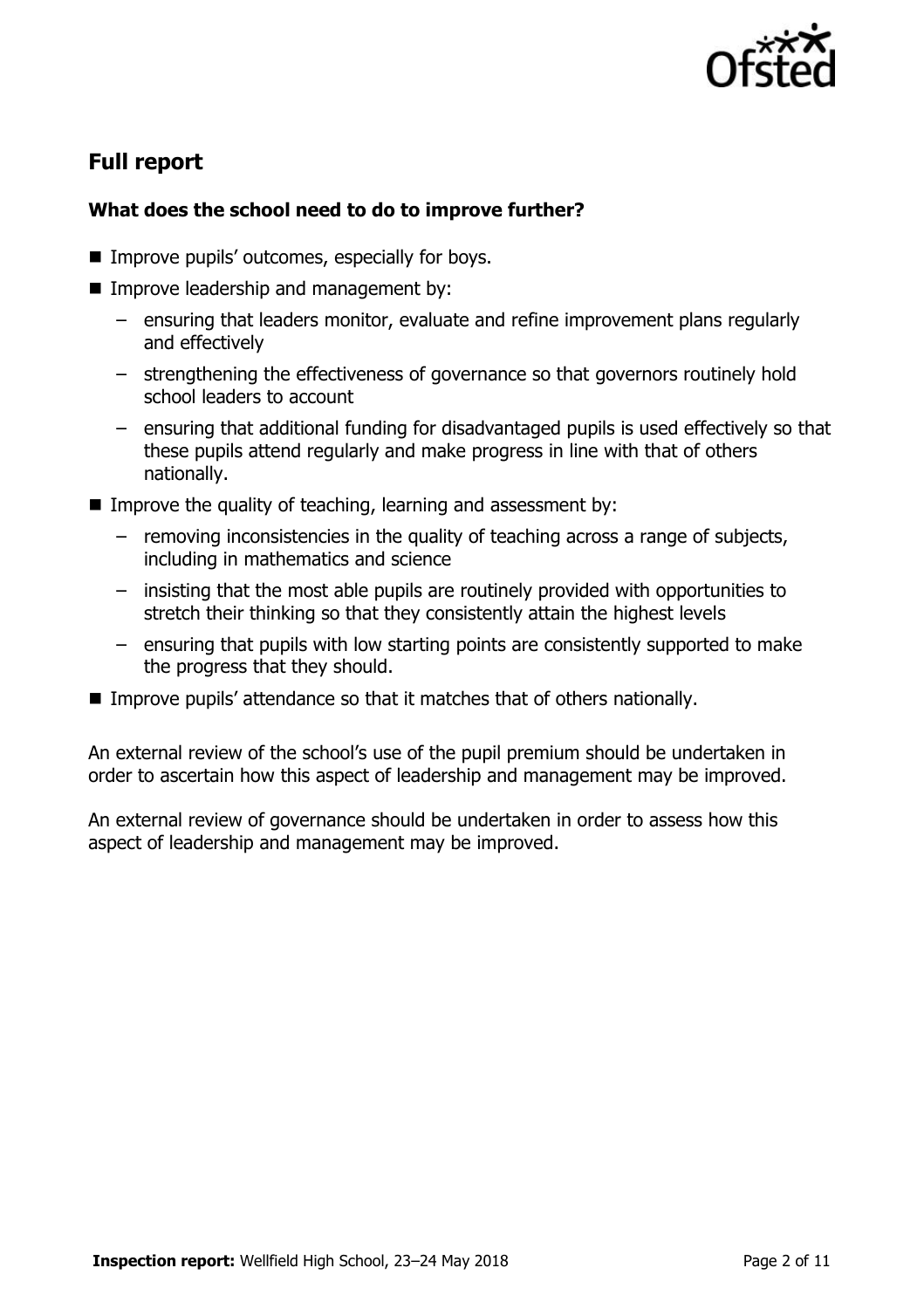# **Inspection judgements**

### **Effectiveness of leadership and management Requires improvement**

- The standard of education provided by school leaders declined after the previous inspection. Pupils' attitudes to learning were frequently poor and too many did not make the progress that they should have made. This was because teaching was routinely weak, and leaders did not provide the capacity to improve the school. The new headteacher, appointed in September 2017, has provided a catalyst for change. She has led by example to create a culture of high aspirations. Pupils, parents and carers value the improvements already made and recognise that the standard of education that the school provides is on an upward trajectory.
- Senior leaders have an accurate understanding of the school's strengths and its priorities for improvement. The positive differences that they have already made, most notably in raising staff's expectations for pupils, demonstrate the capacity to further boost the standard of education provided. Senior leaders plan carefully and strategically. Actions are linked to identified weaker aspects, such as the current variability in pupils' progress, as well as to upgrade all areas of leadership so that they routinely match the high standards set by senior leaders.
- The new headteacher has transformed the school's ethos. Staff, including other leaders, say that they now have a clear understanding of their responsibilities, they feel supported by senior leaders and that they enjoy working at the school. As a result, other aspects of leadership are more effective than they were previously, although these need sharpening to be fully effective. Inspectors found that leaders were accurate and positive about the next steps in their own development. For example, these leaders do not routinely monitor, evaluate and refine the plans that they are responsible for, so that aspects of the school's improvement are not as rapid and secure as they should be.
- The new headteacher has invested the school's resources sensibly in teachers' professional development. Staff are positive about the training that they receive. They say that leaders have established a culture of professional development across the school. School leaders are accurate in their view that training, support and an insistence on high expectations are securing more consistency in the quality of teaching and assessment than was the case previously, although variability remains.
- Leaders have a clear rationale for the pupils' curriculum. They have evaluated the impact that the curriculum has had on pupils' outcomes and have made the changes necessary, including those for pupils with low starting points in key stage 3. Pupils' choices at key stage 4 are designed to prepare them well for the next stage of their education and careers. Many pupils participate in the range of cultural, creative and sporting activities that take place beyond lessons.
- Leaders provide a careers guidance programme, which is planned effectively and raises pupils' aspirations. The proportion of pupils moving on to further education and employment is above the national average, including for those pupils who have SEN and/or disabilities. However, leaders accurately identify that pupils have not consistently moved on to the next steps that they should have moved on to, especially boys and disadvantaged pupils, because of previous weak examination results.

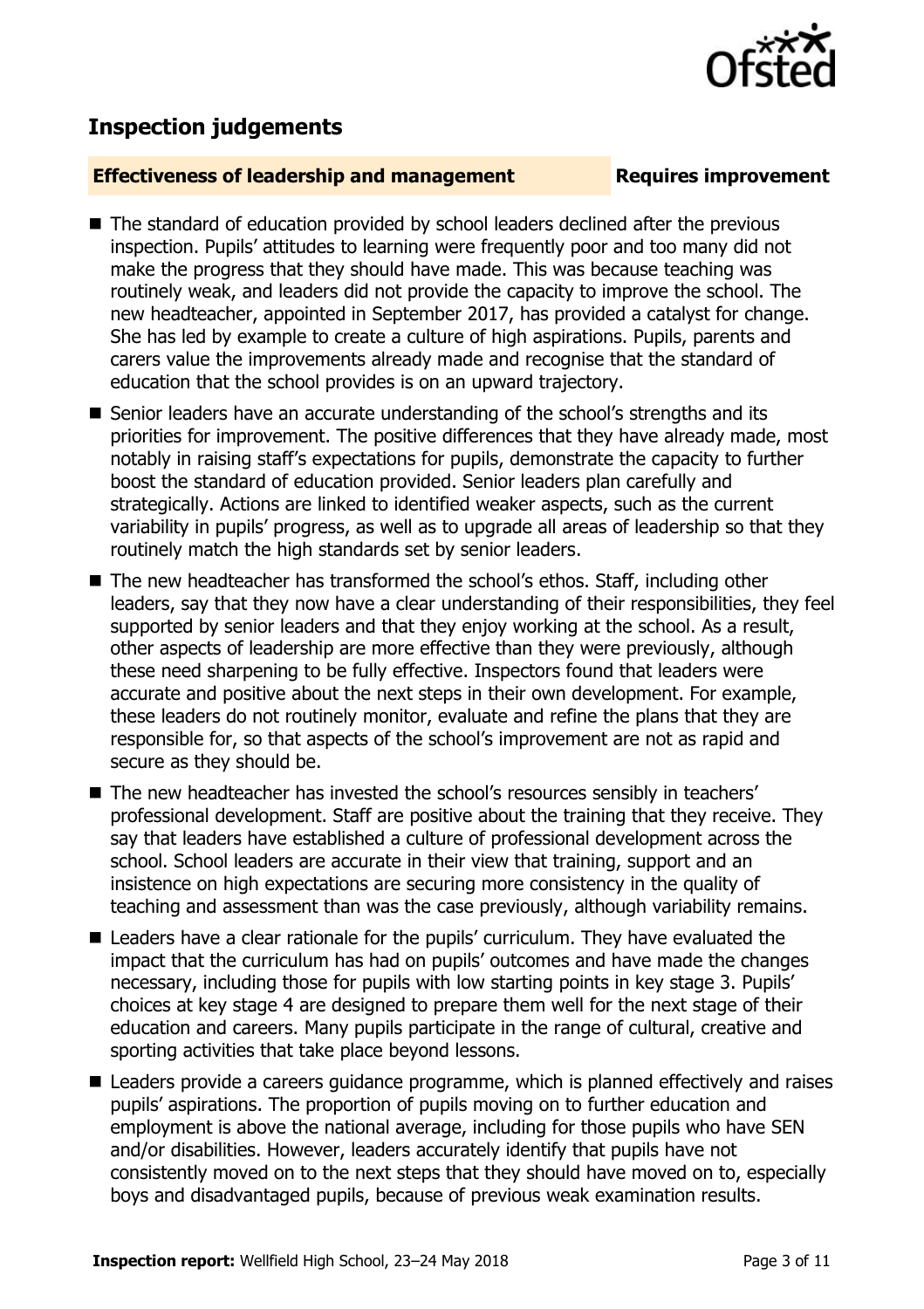

- The school's use of the additional funding for disadvantaged pupils is more effective than was the case at the time of Ofsted's previous monitoring visit in March 2017. However, this aspect requires further strengthening because leaders are not consistently precise in assessing, evaluating and refining the actions that they take to improve these pupils' education. Consequently, despite some signs of improvement, the attendance and progress of these pupils do not routinely match those of others nationally.
- Leaders use the funding for pupils who have SEN and/or disabilities effectively. The support for pupils with an education, health and care plan is closely matched to their specific requirements. These pupils generally follow a broad and balanced curriculum, make good progress and move on to next steps in education and employment. Leaders' actions to eradicate the variation in the quality of the teaching that pupils with in-school support plans have previously received are especially effective at key stage 3.
- Leaders use of Year 7 catch-up funding is effective. Pupils receive a range of support measures well matched to their literacy and/or numeracy requirements. Accordingly, most of these pupils catch up with others.
- Leaders' plans to support the pastoral transition of pupils from primary school are effective. Staff gather information that supports pupils' transition to secondary school, including about those who have SEN and/or disabilities, and they share this effectively. Consequently, the Year 7 pupils with whom inspectors spoke were positive about the school. Staff also gather information about pupils' academic performance. This is used especially effectively for pupils with low and mid starting points.

#### **Governance of the school**

Governance has strengthened recently, partly because of new appointments to the governing board. Governors are equipped to rectify the financial mismanagement which left the school with a significant budget deficit in recent years. Current governors' expertise in this aspect means that the school now has a secure financial base from which to strengthen the quality of education that it provides. Governors have a clearer understanding of their roles and duties than was the case previously. However, the support and challenge that they set senior leaders is variable in its effectiveness and requires improvement.

### **Safeguarding**

- The arrangements for safeguarding are effective.
- Checks made by inspectors found that staff, including non-teaching staff, are trained in identifying potential risks to pupils. They know pupils extremely well and they are vigilant in supporting pupils' safety. Consequently, there is a strong culture of safeguarding.
- School leaders work effectively with parents and external agencies and act swiftly when required. Referrals are followed up in a robust manner and record-keeping is good.
- Leaders maintain good-quality safeguarding records. There are systematic procedures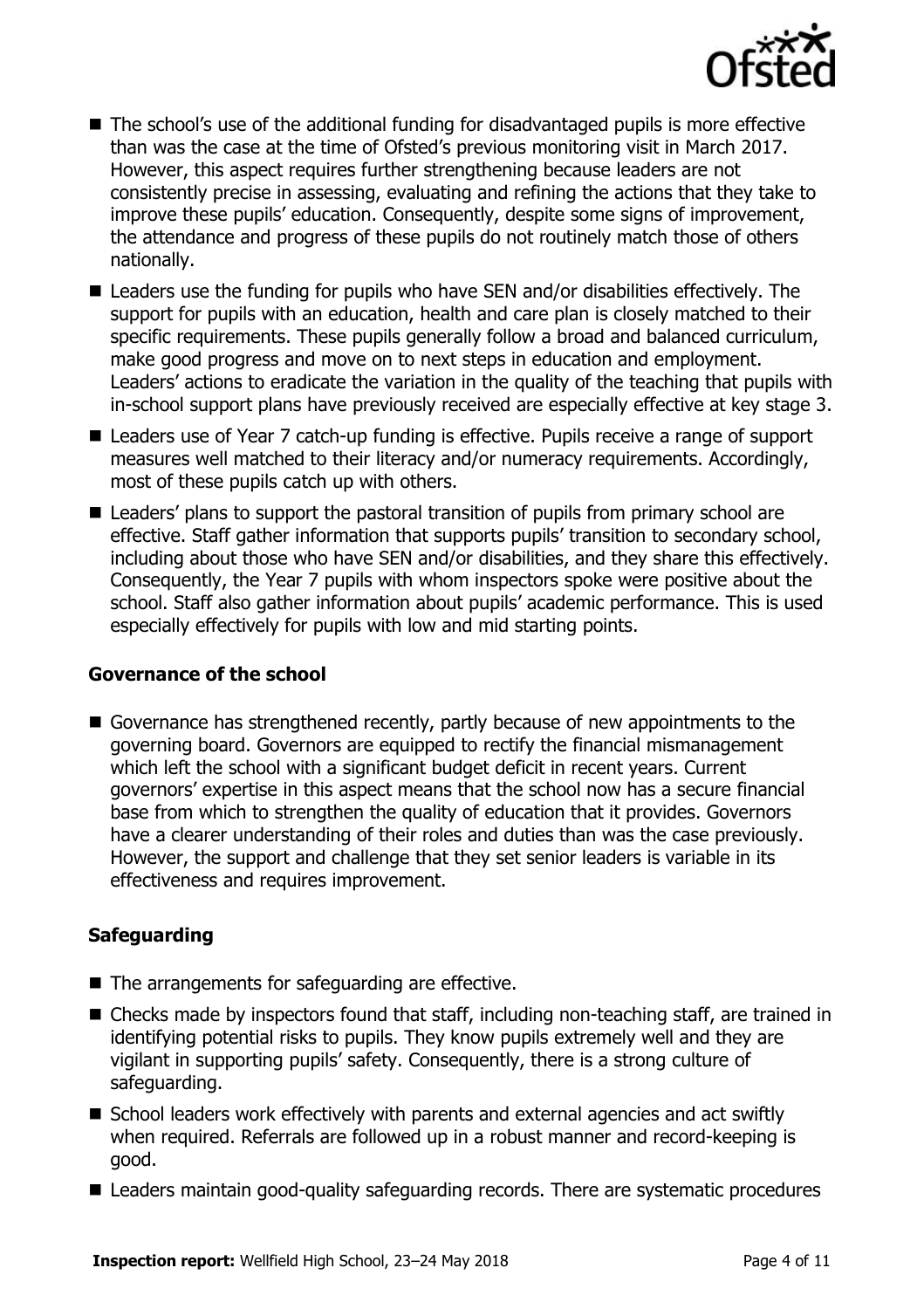

for checking the backgrounds of staff when they are appointed.

■ Leaders ensure that pupils have a clear understanding of the risks which might affect them and how they are to keep safe, including online. Pupils know to whom they should report concerns and how to do this.

### **Quality of teaching, learning and assessment Requires improvement**

- Leaders have challenged weaker teaching since the appointment of the new headteacher. They have identified priorities to improve the quality of teaching, including the need for consistently high expectations for pupils from teachers, and have supported these priorities with a training programme. As a result, teaching is stronger than was the case previously. However, it is not consistently good enough to ensure that all pupils make the progress that they should make. Variability remains across subjects and between different year groups. For example, although teaching in English is generally stronger than in mathematics and science, there is inconsistency in all these areas.
- Teachers' expectations of pupils' conduct and attitudes to learning are more consistent than was the case previously. As a result, low-level disruption during learning is rare, so that teachers focus on pupils' learning rather than managing poor behaviour. This has secured improvement in pupils' progress across a range of subjects.
- Senior leaders have taken effective action to ensure that pupils are routinely taught by staff with good subject knowledge. Pupils say that before the new headteacher arrived, staff absence and turnover was high, particularly in science. This is no longer the case and, as a result, the pupils with whom inspectors spoke said that they are learning more quickly and securely than previously. Boys have especially benefited from these improvements, although variation remains, especially in mathematics and science.
- Leaders have provided a whole-school focus to train and support teachers to use the information that they have about pupils to plan work at the correct level. However, teachers' practice is variable. Pupils with mid starting points are typically provided with work that matches their ability so that they learn effectively. However, the most able pupils are not routinely challenged to allow them to make consistently good progress and improve their attainment. Teachers' planning to support the learning of pupils with low starting points is not consistently effective. For these pupils, it is typically strongest at key stage 3. Here, teachers use the information that they have about these pupils effectively to structure and support pupils' learning.
- **Pupils have benefited from teachers' training to develop the quality of their** questioning. The training has secured improvement in pupils' learning where teaching is most effective. In these cases, teachers use their secure subject knowledge, alongside accurate assessment information, to engage and challenge pupils. When this works, pupils are provided with opportunities to consolidate, extend and apply their knowledge through extended written and spoken activities.
- Regular and accurate assessment of pupils' learning is helping leaders monitor and evaluate pupils' progress more effectively than was the case previously. Leaders and teachers identify those pupils who have fallen behind. For example, too many pupils have not made the progress that they should have made in science in previous years because of poor or inconsistent teaching. Teachers are taking steps to support these pupils in catching up. Consequently, despite some remaining inconsistencies, these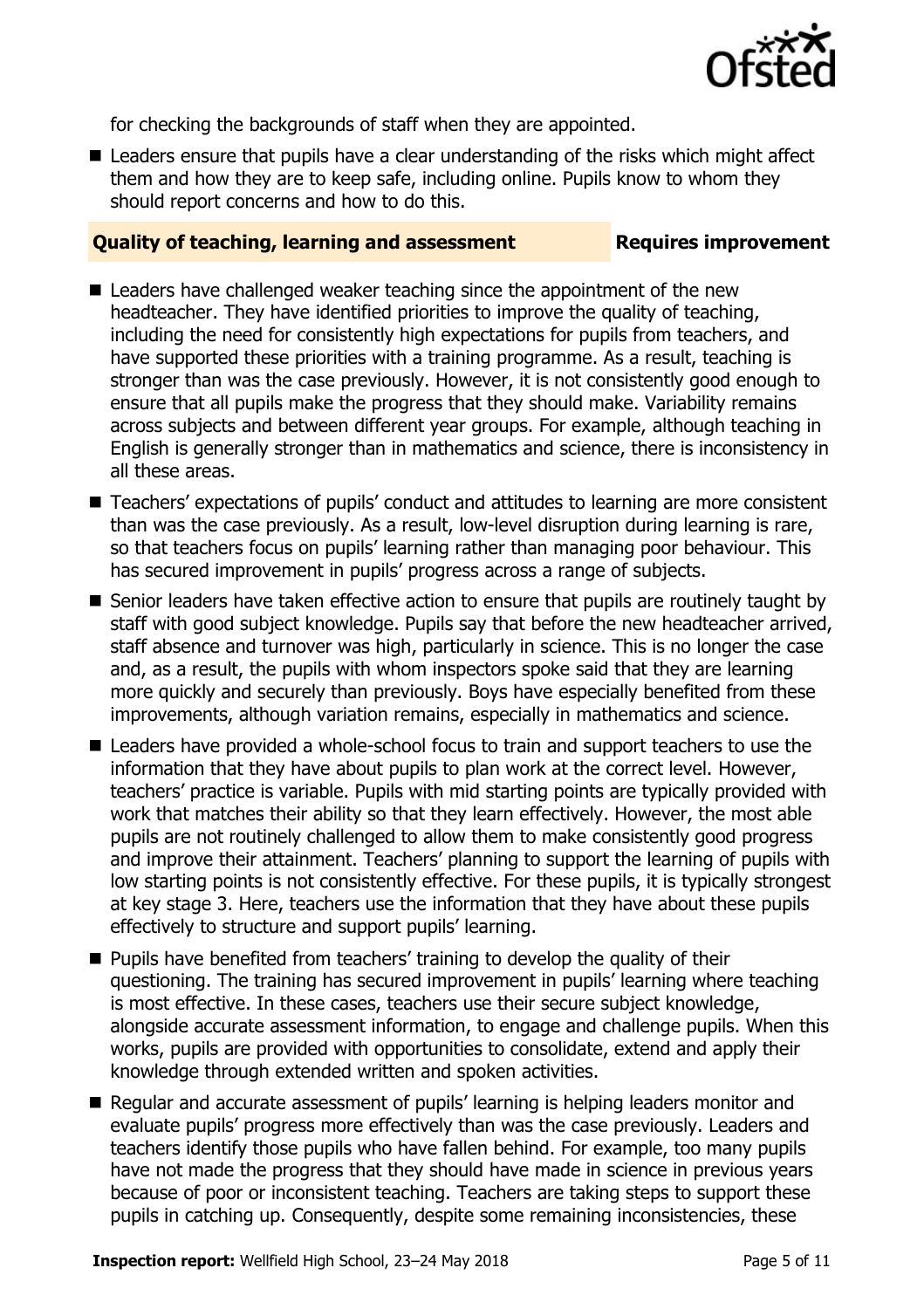

pupils are making better progress than previously because gaps in their learning are being addressed.

- Inspectors saw examples of homework that pupils are set. Parents say that homework is set regularly, and that the work is usually of an appropriate standard.
- School leaders provided inspectors with copies of reports that they send home to parents. These documents contain clear and useful information about pupils' recent progress.

### **Personal development, behaviour and welfare <b>Requires improvement**

#### **Personal development and welfare**

- The school's work to promote pupils' personal development and welfare is good.
- School leaders have promoted a culture of high expectations since the appointment of the new headteacher. For most pupils, this has developed their confidence both as learners and in their interactions with one another and adults. This was clearly visible when inspectors met pupils during the inspection. They were typically courteous and demonstrated positive aspirations for life and learning.
- Most pupils and their parents believe that bullying is rare, and that staff deal with it effectively. The pupils who spoke with inspectors were adamant that racism and homophobia have no place at the school.
- School leaders recognise and act effectively on their responsibility for pupils' mental and physical health. They take steps to ensure that these aspects are widely promoted through pupils' learning and through the support services. Staff know pupils well and are trained to identify any signs that a pupil may be at risk. Leaders provide a range of support measures for these pupils, including an on-site counselling service. As a result, pupils speak positively about teachers' support for their personal well-being.
- **Pupils' spiritual, moral, social and cultural development is good. Leaders regularly plan** and review opportunities for pupils to learn about fundamental British values and other faiths and cultures. Pupils value differences and respect views different from their own.
- School leaders manage effectively the personal development and welfare of the pupils who attend alternative provision.

### **Behaviour**

- The behaviour of pupils requires improvement.
- Leaders, including the recently appointed headteacher, have quickly established positive relationships with pupils and high expectations of pupils' conduct. As a result, school leaders have created a secure and orderly environment. Pupils say that incidents of poor behaviour are far less common than was the case previously.
- $\blacksquare$  Most pupils behave well in lessons. The pupils with whom inspectors spoke said that behaviour in lessons has improved significantly since the arrival of the new headteacher. Leaders have a clear focus on ensuring a culture of high expectations from teachers. Inspectors saw that these standards are applied effectively, in the most part. Consequently, most pupils have positive attitudes to learning, and take pride in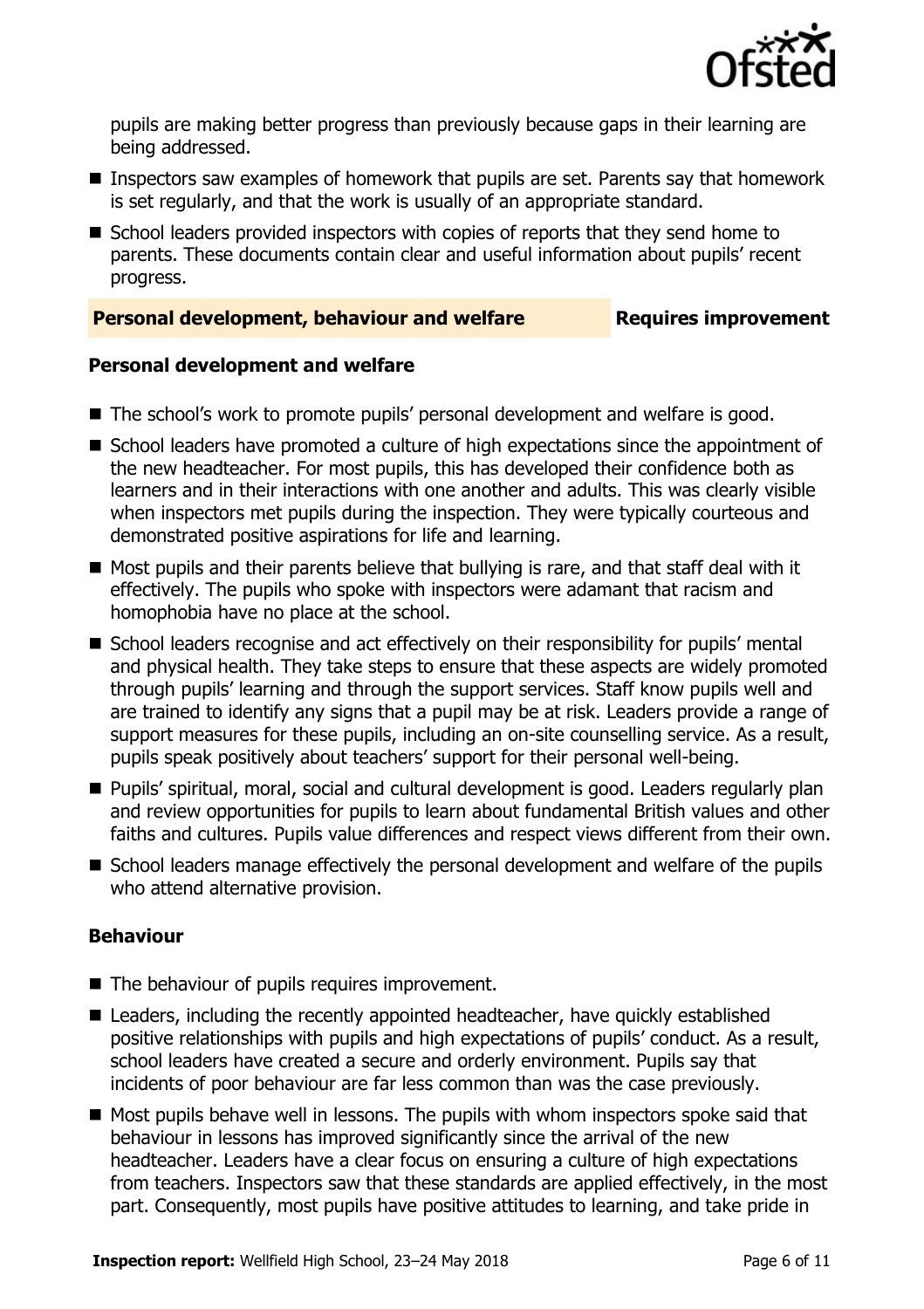

their work. However, a few lose concentration when teachers' expectations do not match those of school leaders, or when teaching is not pitched appropriately.

- **Pupils' attendance has improved since the arrival of the new headteacher, but it** remains below the national average. Systems recently introduced to secure the good attendance of pupils who have been persistently absent in the past are showing signs that they are effective. Consequently, some of these pupils are starting to attend school more regularly. Leaders are sharply focused on improving the attendance of pupils at the school so that it matches that of others nationally.
- **Pupils treat the school environment with respect and do not leave litter lying around.** At break, lunchtime and at the change of lessons, pupils move around the school in an orderly manner. They arrive punctually at lessons.
- School leaders manage effectively the attendance, behaviour and safeguarding of the pupils who attend alternative provision.

### **Outcomes for pupils Requires improvement**

- Pupils' examination results in 2017 were variable. Overall, they were significantly lower than those of others nationally. This was the case especially for boys, disadvantaged pupils and those with high or low starting points. Pupils' examination results in science were very poor, as they had also been in 2015 and 2016. However, girls' results and pupils with mid starting points were better than others at the school, and they attained grades that were at least in line with the national average.
- Inspectors' analysis of pupils' current work shows that their outcomes are on a trajectory of improvement. More pupils are working at the level expected of their age and starting point, but variation remains. Pupils' current outcomes are typically stronger in key stage 3 than in key stage 4. Pupils generally make stronger progress in English than they do in mathematics and science.
- Boys are making better progress than was the case previously because of improvements in their attitudes to learning. They benefit from the ongoing improvements in the quality of teaching since the current headteacher was appointed, and the higher expectations set by most teachers. However, despite an improving picture, boys' outcomes remain inconsistent, especially in key stage 4.
- Outcomes for disadvantaged pupils require improvement. They made significantly less progress in examinations in 2017 than others nationally. Work seen by inspectors shows that school leaders are accurate in saying that the differences in attainment between current disadvantaged pupils and others are diminishing. However, this improvement is not yet consistent across subjects and year groups.
- $\blacksquare$  More pupils make good progress from their starting points than was the case previously, but inconsistencies remain. Current pupils with mid starting points typically continue to make the progress that they should. Despite stronger outcomes for some of the most able current pupils, their progress remains variable within and between subjects and year groups, and it is often weaker in key stage 4. This is because teachers do not routinely set the most able pupils work that challenges them. Pupils with low starting points are making stronger progress in Year 7 and 8 than previously, but their progress is inconsistent in Year 9, 10 and 11.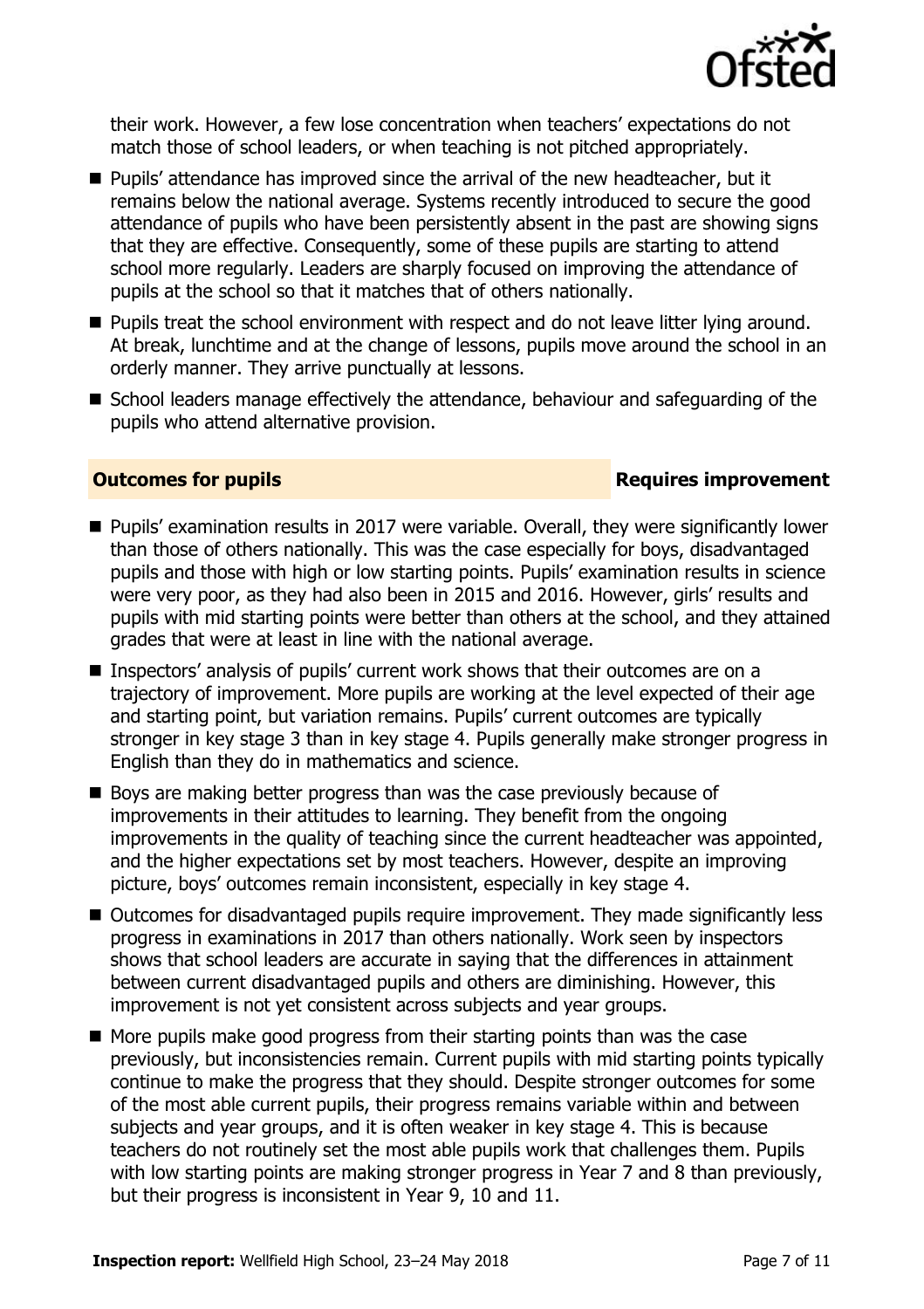

- $\blacksquare$  Pupils who have SEN and/or disabilities have made significantly better progress this academic year than they have previously. These pupils generally make the progress that they should make because teachers routinely use the information provided by school leaders to set challenging work and to ensure that the support that they provide is well matched to pupils' needs.
- Leaders monitor the quality of education that pupils who attend alternative provision receive effectively. These pupils benefit from appropriate curriculums that focus on preparing pupils for the next stage of their education.
- The proportion of pupils who progress to further education, employment or training is in line with the national average. However, because of weak examination results previously, pupils do not consistently move on to the higher qualifications of which they are capable.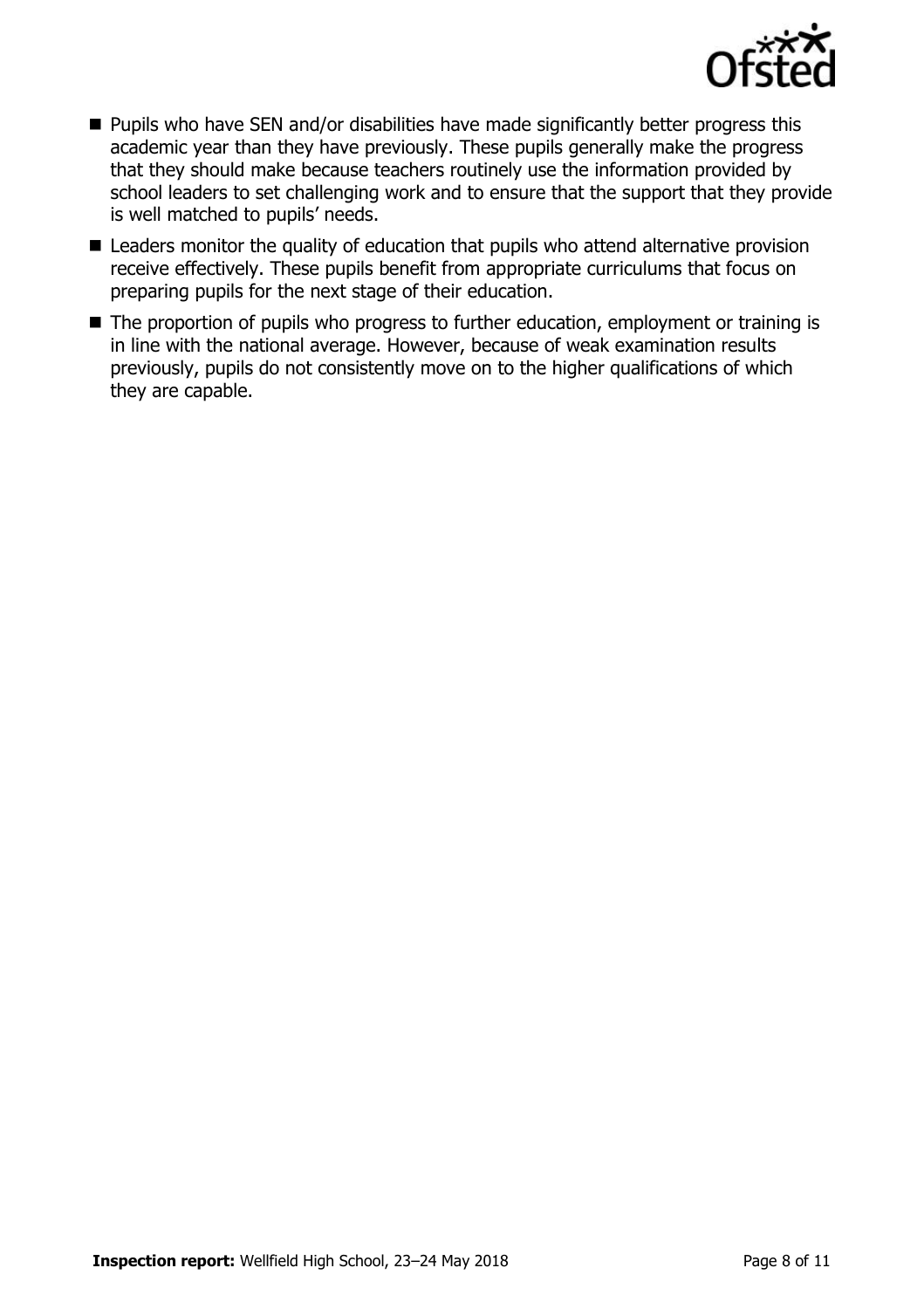

# **School details**

| Unique reference number | 119723     |
|-------------------------|------------|
| Local authority         | Lancashire |
| Inspection number       | 10045838   |

This inspection of the school was carried out under section 5 of the Education Act 2005.

| Type of school                      | Secondary comprehensive |
|-------------------------------------|-------------------------|
| School category                     | Community               |
| Age range of pupils                 | 11 to 16                |
| Gender of pupils                    | Mixed                   |
| Number of pupils on the school roll | 370                     |
| Appropriate authority               | The governing body      |
| Chair                               | Mrs Maria Neale         |
| <b>Headteacher</b>                  | Mrs Lesley Gwinnett     |
| Telephone number                    | 01772 421 303           |
| Website                             | www.whs.lancs.sch.uk    |
| <b>Email address</b>                | head@whs.lancs.sch.uk   |
| Date of previous inspection         | 13-14 January 2016      |

## **Information about this school**

- In 2017, the school met the Department for Education's definition of a coasting school, based on key stage 4 examination results.
- $\blacksquare$  The proportion of disadvantaged students is above the national average.
- The proportion of pupils who have SEN and/or disabilities is in line with the national average. The proportion of pupils who have a statement of SEN or an education, health and care plan is well above the national average.
- The school uses alternative provision for pupils at Shaftesbury High School, Tarleton Academy, The National Teaching and Advisory Service, The PV Centre and Walton-Le-Dale High School.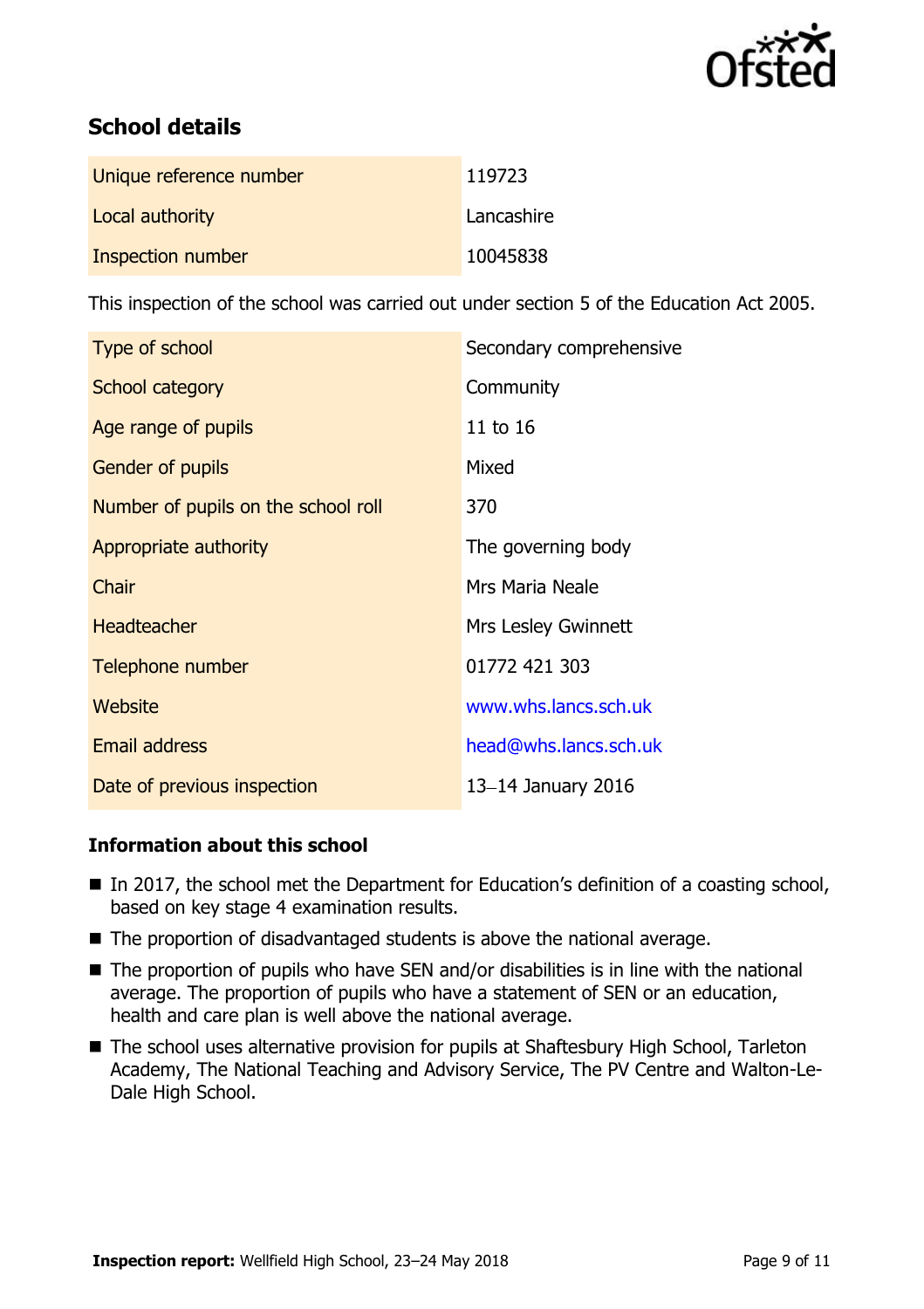

# **Information about this inspection**

- Meetings took place with school leaders, teachers, members of the governing body and a representative of the local authority.
- Discussions were held with pupils to gather their views on variety of issues, including safeguarding, bullying, behaviour, teaching, careers guidance and the curriculum.
- Inspectors examined a range of the school's documentation, such as self-evaluation, the improvement plan, assessment information, the pupil premium plan, minutes of governing body meetings, attendance and behaviour records and safeguarding information.
- Inspectors took account of 26 staff survey responses, 41 responses to the Ofsted online questionnaire, Parent View, and 34 written responses from parents to Ofsted's free-text facility. Inspectors also considered 84 pupil survey responses.
- Inspectors conducted learning walks and lesson observations across a range of subjects and year groups. They were accompanied by school leaders on most of these observations of teaching and learning.
- **Inspectors scrutinised the work in pupils' books by undertaking a work analysis with** school leaders.

### **Inspection team**

| Stephen Ruddy, lead inspector | Ofsted Inspector |
|-------------------------------|------------------|
| Dympna Woods                  | Ofsted Inspector |
| <b>Tracey Greenough</b>       | Ofsted Inspector |